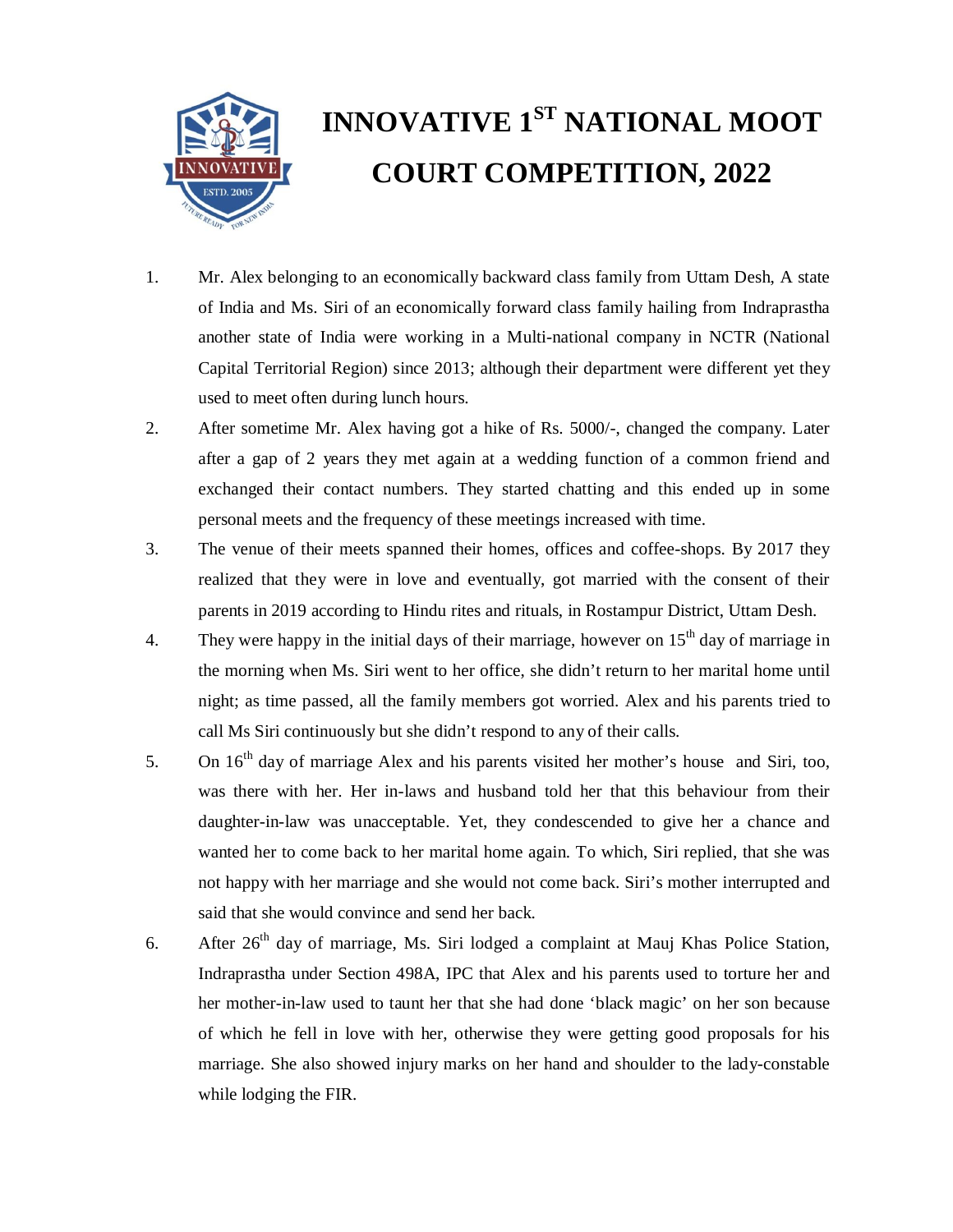- 7. The Police investigated the matter but did not find any credible evidence; hence closed the investigation, with the remarks that no offence was made out and the injury marks appeared to be accidental in nature and no evidence sufficient to proceed was discovered during the investigation; the police also cited that this was a normal practice of today's society to harass the in-laws, and the daughters-in-law often adopt such practices. During investigation police also recorded statement of one of the neighbours of Alex wherein he confirmed that Alex`s bike was damaged due to accident.
- 8. After that incident, one day when Alex was with his friend Paul in a bar, he started crying. When Paul asked the reason for it, he confided that he had been in love with Siri but she left their home. She had said that she would not live with Alex in a small house and wanted him to buy a villa or a big apartment. She also wished that they both should start living separately. Alex even asked his friend for a loan to buy a house in order to fulfil Ms. Siri's wish but still Ms. Siri left and never returned though Alex wanted her in his life and it was impossible for him to survive without her.
- 9. After listening to the story of Mr. Alex, Mr. Paul suggested that Mr. Alex could file a petition for restitution of conjugal rights and after that Mr Alex filed a petition for restitution of conjugal rights in the Family Court of Rostampur District, Uttam Desh.
- 10. In the said petition, the court issued a process in the name of Siri but it never reached Siri as she had moved from that place; on continuous failure to serve summons, the Family Court passed ex-parte order in favour of Mr Alex.
- 11. Meanwhile, Siri wanting to move to another state so that she will get a changed environment as she felt disturbed here, she found a job in a company based in Channi a southern state of India. She moved to Channi for her joining.
- 12. While at office she used to avoid gatherings but one day her boss Mr. S Raja asked her the reason of such avoidance which she refused to answer.
- 13. After that, her boss started giving her extra attention, he started spending more time with her in office and one day they met outside the office where she disclosed about her marital disputes. She stated that her husband was an alcoholic and he used to mistreat her and often harassed her physically and that is why she decided to come out from that toxic relationship and left the marital home and moved to Channi. On the very next day Mr. S Raja proposed her for marriage and surprisingly she without any hesitation agreed to enter into second marriage but Mr. S Raja advised her that first she had to get divorce then only they would enter into a marriage.